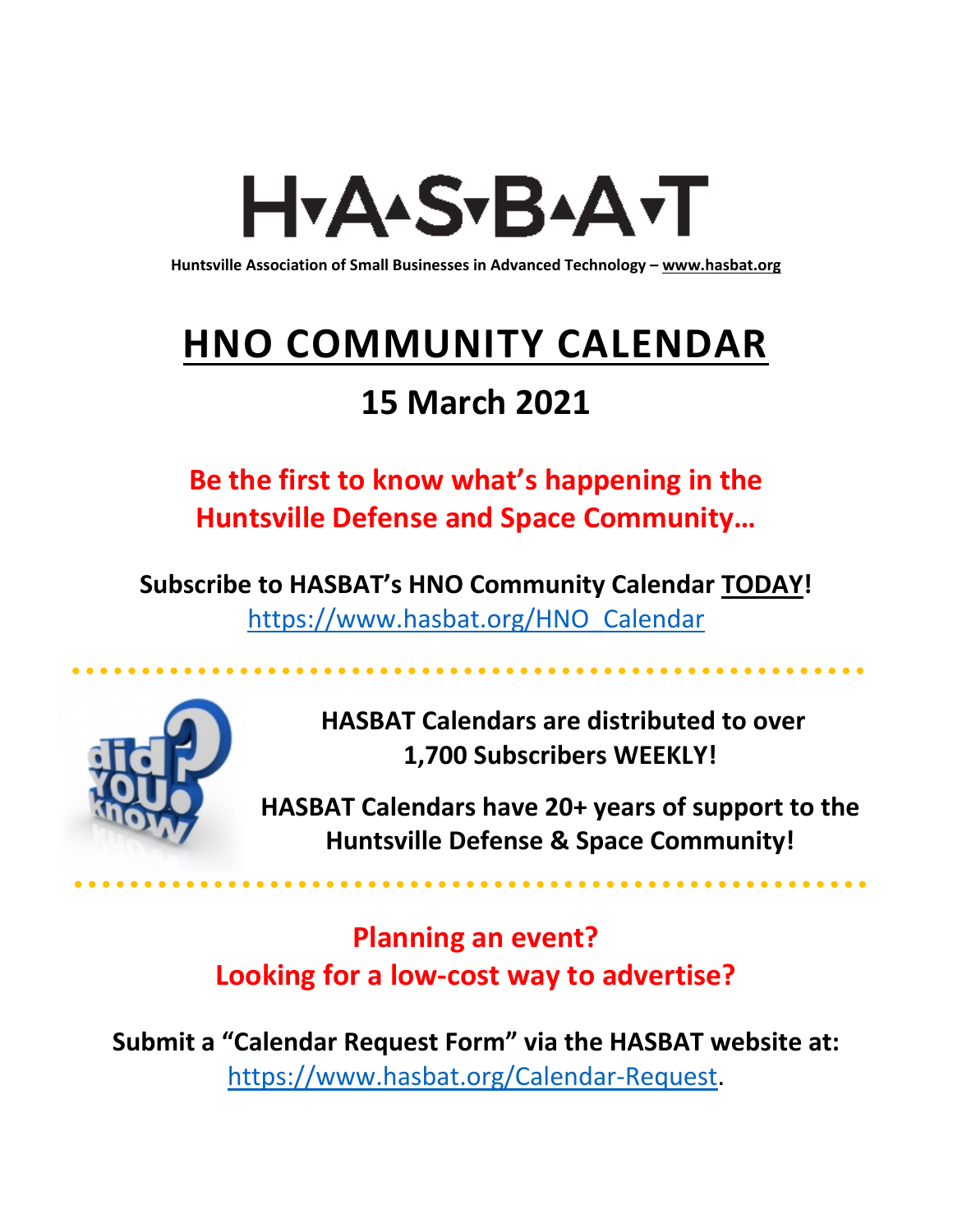### **Н•А**•Ѕ•В•А•Т

**HNO COMMUNITY CALENDAR**

### **15 MARCH 2021**

### **Table of Contents**

Instructions: Click CTRL+Enter to access any area(s) of interest, or scroll to the appropriate section

#### **NOTES TO THE CALENDAR**

- *For special event information, contact the appropriate protocol office.*
- *The POC data provided for each calendar entry represents the best information available.*
- *There is an Advanced Planning Calendar if you want to look ahead and avoid conflicts.*
- *Any updates or corrections, please email HASBAT at [calendar@hasbat.org.](mailto:calendar@hasbat.org)*



### **PROUDLY SERVING BUSINESSES IN THE HUNTSVILLE DEFENSE & SPACE COMMUNITY**

Page 2 of 14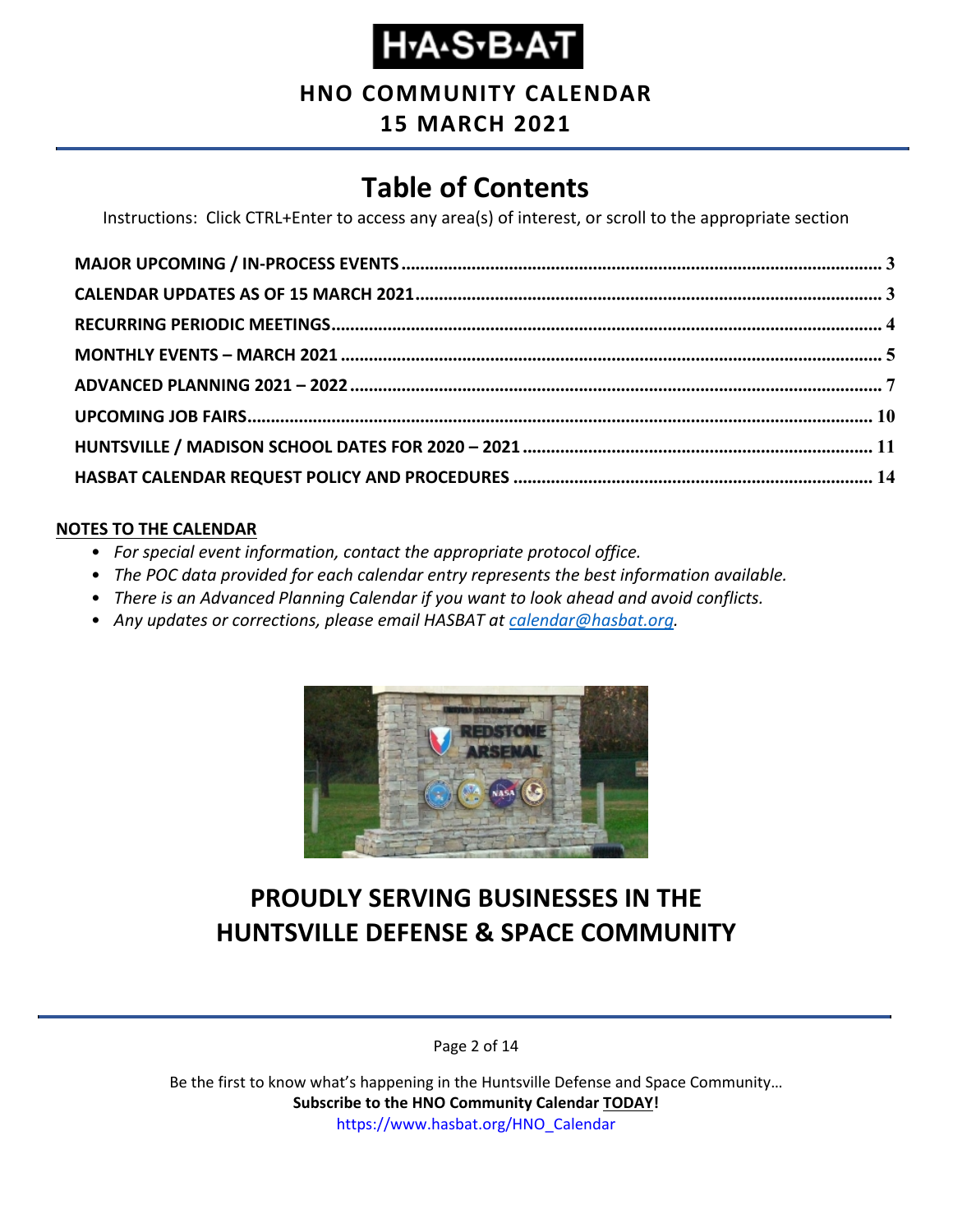**HNO COMMUNITY CALENDAR**

**15 MARCH 2021**

### <span id="page-2-0"></span>**MAJOR UPCOMING / IN-PROCESS EVENTS**

• **No major short-term events**

### <span id="page-2-1"></span>**CALENDAR UPDATES AS OF 15 MARCH 2021**

- **16 MAR 21 (Virtual): Leveraging LinkedIn to Build a GovCon Network.** Sponsored by The Catalyst, Mark Amtower, government contracting consultant, speaker, and business best-selling author will help you develop your LinkedIn strategy, outline the tactics used, and share examples of how other contractors are using the platform. Intended audience is for economically-disadvantaged small business' or low-income individuals. The session runs from 3:00-5:00 pm CST. More details and registration at: [https://catalystcenter.ecenterdirect.com/events/971447.](https://catalystcenter.ecenterdirect.com/events/971447) The cost is free.
- **23 MAR 21 (Virtual): Government Contracting 102.** Sponsored by The Catalyst, learn how to make the most of your SAM profile, how to review past contract data, how to find government agency forecasts, and much more. Intended audience is for economically-disadvantaged small business' or low-income individuals. The session runs from 3:00-5:00 pm CST. More details and registration at: [https://catalystcenter.ecenterdirect.com/events/971450.](https://catalystcenter.ecenterdirect.com/events/971450) The cost is free.
- **25 MAR 21 (Virtual): Socio-Economic Summit.** Sponsored by The Catalyst, learn more about HUBZone, 8(a), Small Disadvantaged Businesses, and Economically Disadvantaged Woman Owned Small Business and Service Disabled Veteran Owned Small Business programs and recent legislation. Intended audience is for economically-disadvantaged small business' or low-income individuals. There are four sessions during the day. More details and registration at: [https://catalystcenter.ecenterdirect.com/events/971449.](https://catalystcenter.ecenterdirect.com/events/971449) The cost is free.
- **30 MAR 21 (Virtual): NASA Kennedy Space Center Office of Small Business Programs Virtual Outreach.**  This hour-long webinar is for an in-depth look at two of NASA KSC's Prime Contractors, AI Solutions and Apache-Logical Joint Venture. The session runs from 9:30 AM – 10:30 AM CST. More details and registration at: [https://www.eventbrite.com/e/ksc-osbp-virtual-outreach-tickets-127765613389.](https://www.eventbrite.com/e/ksc-osbp-virtual-outreach-tickets-127765613389) The cost is free
- **1 APR 21 (Virtual): Creating a Win-Worthy Proposal.** Sponsored by The Catalyst, Jeff Leitner, Vice President of Consulting with Red Team Consulting will walk you through the most critical tasks and steps in creating a proposal that is convincing, organized, and most importantly high scoring. Intended audience is for economically-disadvantaged small business' or low-income individuals. The session runs from 3:00-5:00 pm CST. More details and registration at: [https://catalystcenter.ecenterdirect.com/events/971464.](https://catalystcenter.ecenterdirect.com/events/971464) The cost is free
- **6 APR 21 (Virtual): Understanding ISO Certification.** Sponsored by The Catalyst, Hear from Subject Matter Expert, Jay Billings, Vice President of DMSC at DOD for an overview of all-things ISO from its history

Page 3 of 14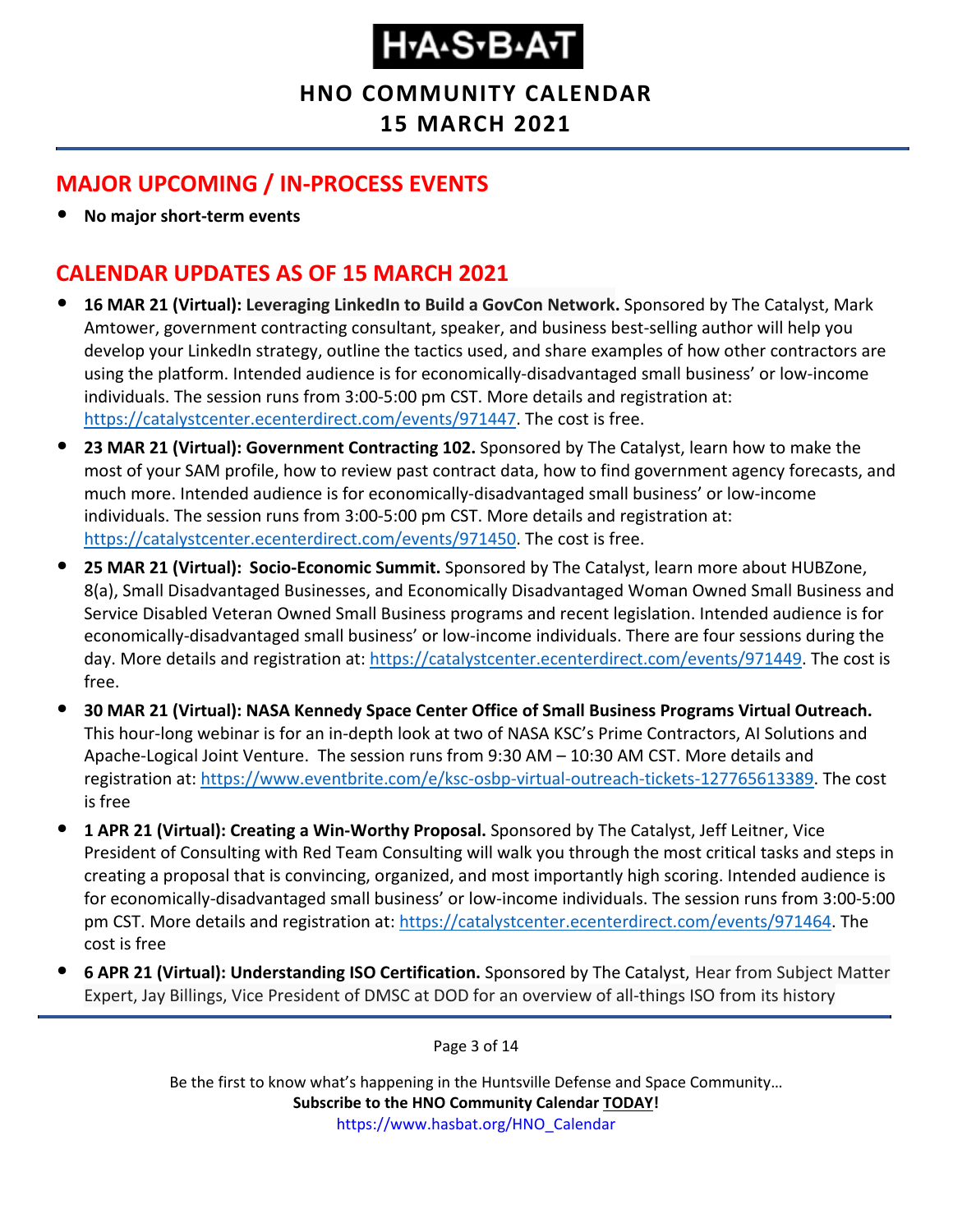### **HNO COMMUNITY CALENDAR 15 MARCH 2021**

through the different ISO standards and how to achieve them. Intended audience is for economicallydisadvantaged small business' or low-income individuals. The session runs from 3:00-5:00 pm CST. More details and registration at: [https://catalystcenter.ecenterdirect.com/events/971463.](https://catalystcenter.ecenterdirect.com/events/971463) The cost is free

- **8 APR 21 (Virtual): Commercial to Cost - What Do Contractors Need to Know.** Sponsored by The Catalyst, Hear from Subject Matter Expert, Lynne Nalley, Director with Redstone Government Consulting, Inc. an overview of government compliance and oversight when moving from Commercial contracts to Cost Based contracts. Intended audience is for economically-disadvantaged small business' or low-income individuals. The session runs from 2:00-4:00 pm CST More details and registration at: [https://catalystcenter.ecenterdirect.com/events/971465.](https://catalystcenter.ecenterdirect.com/events/971465) The cost is free.
- **13 APR 21 (Virtual): Government Contracting 101.** Sponsored by The Catalyst, Government Contracting 101 is a workshop for those individuals that are thinking about going into government contracting, or small businesses that are just starting out in Government Contracting. We will discuss how to get started and how to start growing**.** The session runs from 3:00-5:00 pm CST. More details and registration at: [https://catalystcenter.ecenterdirect.com/events/971450.](https://catalystcenter.ecenterdirect.com/events/971450) The cost is free.
- **15 APR 21 (Virtual): GSA Multiple Award Schedule - Everything You Need to Know, But Didn't Know to Ask.** Sponsored by The Catalyst, Ms. Courtney Fairchild is the guest speaker and will walk you through what you need to know concerning GSA schedules. Intended audience is for economically-disadvantaged small business' or low-income individuals. The session runs from 2:00-4:00 pm CST More details and registration at: [https://catalystcenter.ecenterdirect.com/events/971466.](https://catalystcenter.ecenterdirect.com/events/971466) The cost is free.
- **29 APR 21 (Virtual): Small Business Certifications Workshop.** Sponsored by The Catalyst, learn more about the small business certifications available, eligibility requirements, and how to apply for them. Intended audience is for economically-disadvantaged small business' or low-income individuals. The session runs from 3:00-5:00 pm CST. More details and registration at: [https://catalystcenter.ecenterdirect.com/events/971461.](https://catalystcenter.ecenterdirect.com/events/971461) The cost is free.

#### <span id="page-3-0"></span>**RECURRING PERIODIC MEETINGS**

- Huntsville Accounting and Financial Women's Alliance (AFWA) Meeting: 3<sup>rd</sup> Tues. @1730, Terranova's [www.huntsvilleafwa.org](http://www.huntsvilleafwa.org/)
- **Air Force Association**: 3rd Thurs. @1730, details TBD [Brenda.armstrong@edwardjones.com](mailto:Brenda.armstrong@edwardjones.com)
- **Energy HSV**: Periodic Breakfast Meetings and Luncheons, for more information, contact Trisha Truitt [trisha.truitt@energyhuntsville.com](mailto:trisha.truitt@energyhuntsville.com) or Kecia Pierce [kecia.pierce@energyhuntsville.com](mailto:kecia.pierce@energyhuntsville.com) for details.
- Huntsville Aerospace Marketing Association (HAMA) Membership Luncheon: 2<sup>nd</sup> Fri. @1100 1300, Jackson Center – [reservations@hamaweb.org](mailto:reservations@hamaweb.org)
- **HASBAT Monthly Membership Meeting**: 1<sup>st</sup> Thurs. (2<sup>nd</sup> during Fed. Holidays) @0700-0830 or 1100-1300, Jackson Center – [www.hasbat.org/events](http://www.hasbat.org/events)

Page 4 of 14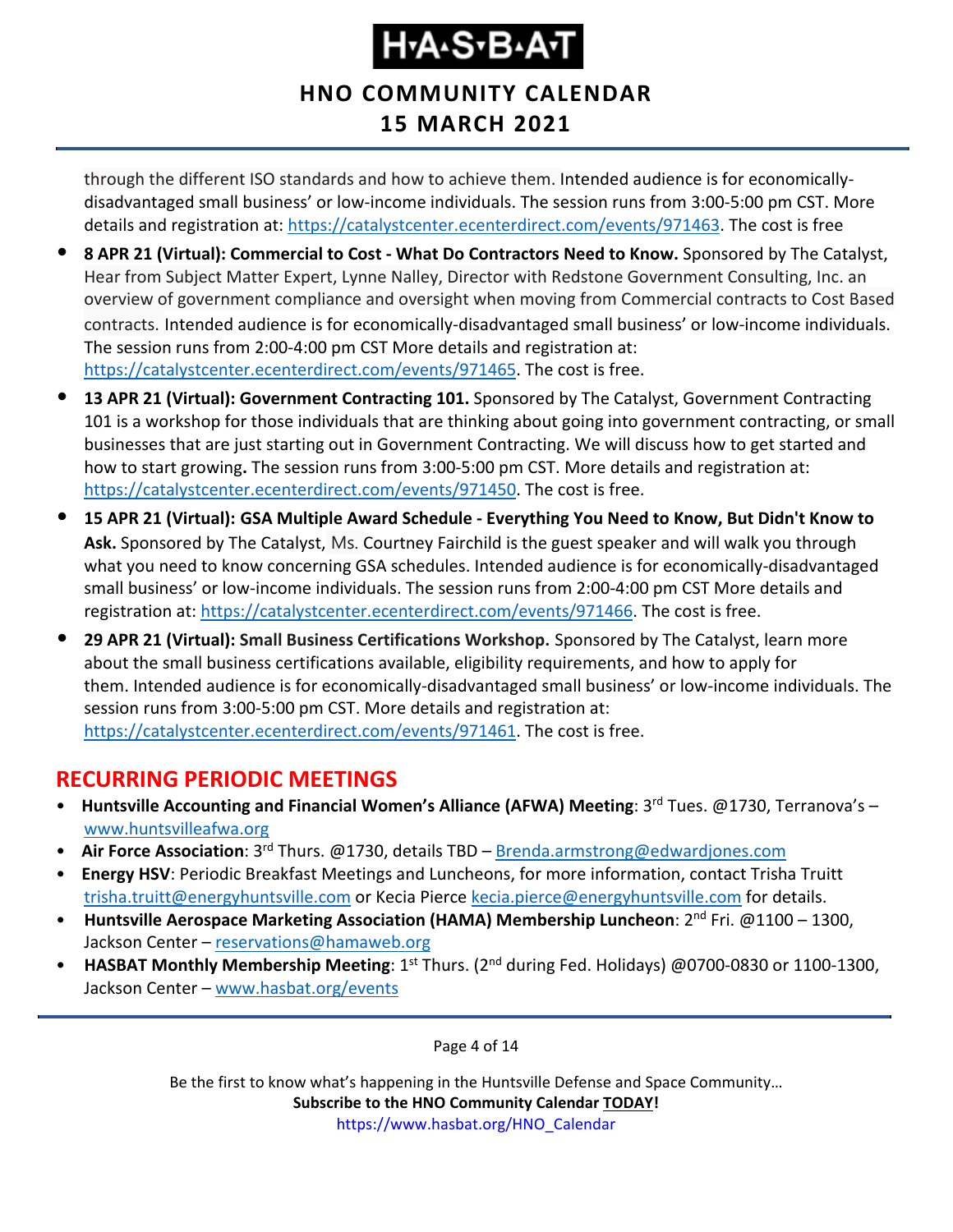**HNO COMMUNITY CALENDAR**

### **15 MARCH 2021**

- **HASBAT Quarterly Training Session**: 1<sup>st</sup> Thurs. (2<sup>nd</sup> during Fed. Holidays) @0930-1100 (MARch, June, September, and December), Jackson Center and other venues per topic – [www.hasbat.org/events](http://www.hasbat.org/events)
- **International Cost Estimating & Analysis Association (ICEAA) Greater Alabama Chapter Workshop**: 2nd Tuesday – <http://www.iceaaonline.com/chapters/greater-alabama-chapter/>
- **Military Officers Association of America (MOAA)**: Last Wed of the Month @1100, Summit Club [csdowning@bellsouth.net](mailto:csdowning@bellsouth.net)
- **North Alabama Veterans & Fraternal Organization Coalition (NAVFOC)**: 1st Weds., American Legion-Post 229 – [www.navfoc.org](http://www.navfoc.org/)
- **National Contract Management Agency (NCMA) Monthly Meeting**: 3rd Thurs., Check website for time and location – [www.ncmahsv.org](http://www.ncmahsv.org/)
- **Project Management Institute North Alabama Chapter (PMI-NAC) Monthly Meeting:** Breakfast Meetings the first Thursday of every month at 7:30 AM in Redstone Federal Credit Union (RFCU) Atrium. Luncheon Meetings the third Tuesday of every month at 11:30 AM in Jackson Center. See website for details: [www.pmi-nac.org](http://www.pmi-nac.org/)
- **Rocket City Adjutants General Corps Regimental Association (RCAGCRA)**: 2nd Thurs. @1130-1300, Java Café – [sherenroberts@yahoo.com](mailto:sherenroberts@yahoo.com)
- **Redstone Arsenal (RSA) Mil. & Civ. Club (RSAMCC) Lunch**: 2nd Tues, @1000-1230, The Summit [www.rsacwc.org](http://www.rsacwc.org/)
- **Redstone Arsenal Sergeant Majors Association**: 3rd Thurs. @0630-0730, USAG HQ Conf. Rm. D101 for info go to [info@redstonesma.org](mailto:info@redstonesma.org) or their website at [http://www.redstonesma.org](http://www.redstonesma.org/)
- **Redstone Arsenal Warrant Officers Association**: 2nd Weds. @1130-1300, Bowling Alley [www.redstonewarrants.com](http://www.redstonewarrants.com/)
- **Society of American Military Engineers (SAME)**: 2nd Thurs., Redstone Federal Credit Union (RFCU 220 Wynn) – [tfoster@ssr-inc.com](mailto:tfoster@ssr-inc.com)
- Vietnam Veterans of America (VVA) Chapter #1067: 2<sup>nd</sup> Thurs. @1700, American Legion (Drake Ave.) [wharmon446@charter.net](mailto:wharmon446@charter.net)

### <span id="page-4-0"></span>**MONTHLY EVENTS – MARCH 2021**

- **16-18 MAR 21 (Virtual): AUSA Global Force Next Symposium**. This important three-day virtual event will focus on Army modernization efforts and the Army Futures Command's eight Cross Functional Teams (CFTs). For more information at:<https://www.ausa.org/events/global-force-next>Register at: <https://ausa.force.com/OnlineCommunity/s/lt-event?id=a2V5G000000sUDJUA2>
- **16 MAR 21 (Virtual): Federal Procurement: Finding Contracting Opportunities.** This 1 hoor seminar runs from 12:00 – 1:00. Learn how to use public research tools to find open solicitations, requests for quote (RFA), requests for information (RFI), industry days and subcontracting opportunities. This hands-on workshop is presented in partnership with the U.S. Small Business Administration Office of Government

Page 5 of 14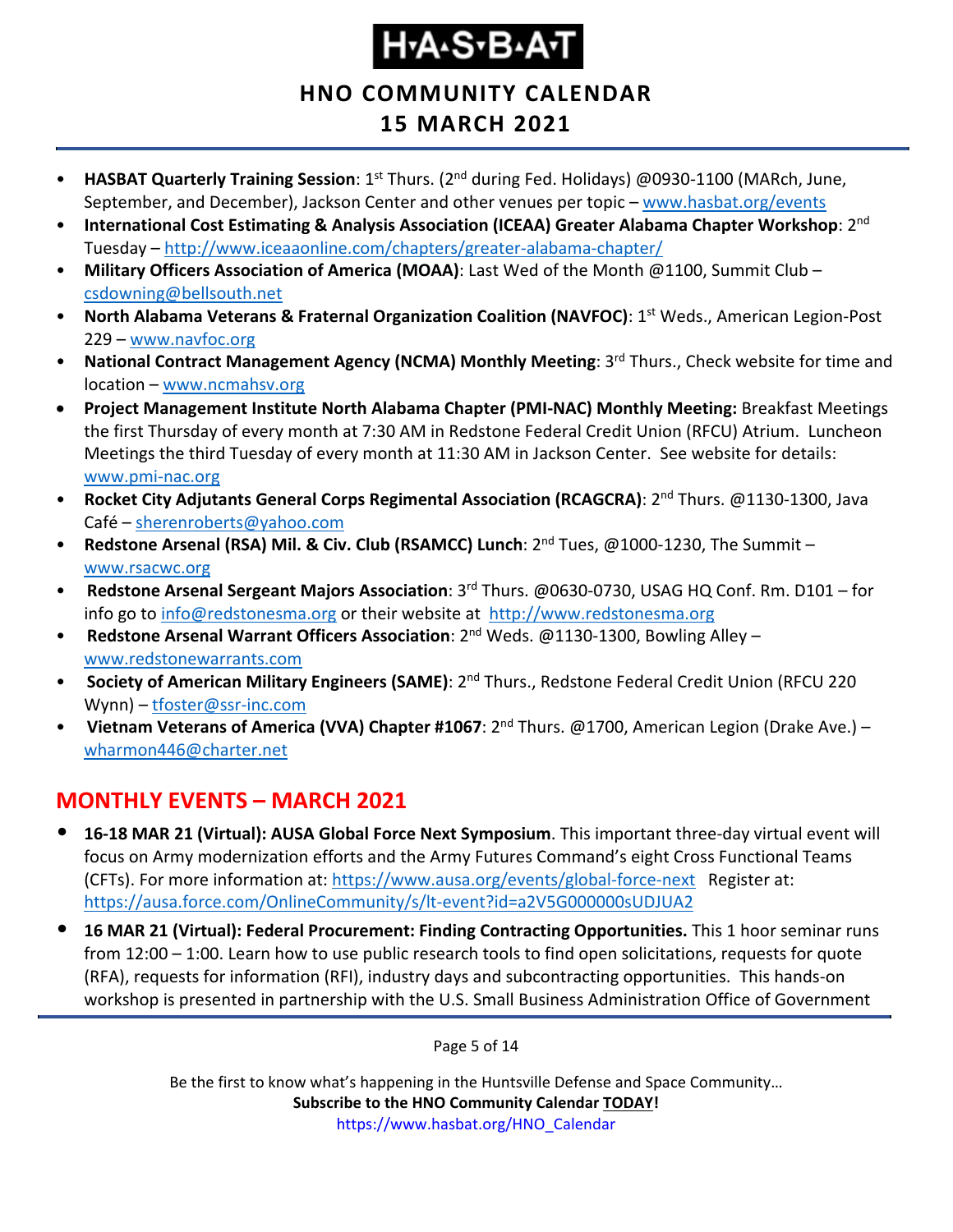### **HNO COMMUNITY CALENDAR 15 MARCH 2021**

Contracting Area III and the Alabama Procurement Technical Assistance Center (PTAC) Program. Sign up at [https://asbdc.ecenterdirect.com/events/signup/8680.](https://asbdc.ecenterdirect.com/events/signup/8680) The cost is free.

- **16 MAR 21 (Virtual): Leveraging LinkedIn to Build a GovCon Network.** Sponsored by The Catalyst, Mark Amtower, government contracting consultant, speaker, and business best-selling author will help you develop your LinkedIn strategy, outline the tactics used, and share examples of how other contractors are using the platform. Intended audience is for economically-disadvantaged small business' or low-income individuals. The session runs from 3:00-5:00 pm CST. More details and registration at: [https://catalystcenter.ecenterdirect.com/events/971447.](https://catalystcenter.ecenterdirect.com/events/971447) The cost is free.
- **17 MAR 21 (Virtual): GSA Proposal Roadmap.** You have already decided that a GSA schedule is right for your business. Now what? Although the information you need to know is listed somewhere on the GSA website, it is sometimes hard to put it all together. In this presentation, you will learn the first steps that you need to take to acquire a GSA schedule and an overview of what documentation you will need and how best to construct your answers. [https://asbdc.ecenterdirect.com/events/signup/8816.](https://asbdc.ecenterdirect.com/events/signup/8816) The cost is free.
- **18 MAR 21 (Virtual): SAVE THE DATE for the 31st Marshall Small Business Alliance Meeting.** Hosted by the Marshall Space Flight Center Office of Small Business via Webex. 9:00am–4:00pm. After several morning overview briefs there will be three afternoon sessions: 1. Doing Business with NASA 2. Doing Business with NASA Prime Contractors 3. Challenges Facing Small Businesses Today. To register go to: [https://31marshallsmallbusinessalliance.eventbrite.com.](https://usg02.safelinks.protection.office365.us/?url=https%3A%2F%2F31marshallsmallbusinessalliance.eventbrite.com%2F&data=04%7C01%7C%7C0f36919e37444ab850e108d8d460fcc1%7C4a877cfcec954ba0a4a3f6141161bfa5%7C0%7C1%7C637492860423911697%7CUnknown%7CTWFpbGZsb3d8eyJWIjoiMC4wLjAwMDAiLCJQIjoiV2luMzIiLCJBTiI6Ik1haWwiLCJXVCI6Mn0%3D%7C1000&sdata=QMj299%2BvYAKX2mjW%2FFU48HIa16uVEPpbnpboQjxOPQA%3D&reserved=0)
- **19 MAR 21 (Virtual): Nominations Due for the Tennessee Valley Chapter of the National Defense Industrial Association 2021 Awards Program.** The program is hosted annually to recognize the accomplishments and talents of the Government and defense contractor employees within the Tennessee Valley Defense and Aerospace Industrial Base workforce. Nomination formats and forms can be found at [http://ndiatvc.org/downloads.php.](http://ndiatvc.org/downloads.php) All nominations must be forwarded by March 19, 2021 to Jesse Barber, at [Jesse.L.Barber.civ@mail.mil](mailto:Jesse.L.Barber.civ@mail.mil) or [Jesse.Barber3@gmail.com.](mailto:Jesse.Barber3@gmail.com) The awards dinner is projected for the week of 19 April – more details to follow.
- **22-26 MAR 21 (Virtual): U.S Army Mission and Installation Contracting Command (MICC) Advanced Planning Brief to Industry (APBI):** This multi-day virtual event will be conducted in lieu of individual office APBIs, broadcasted on the Microsoft Teams platform, and will include presentations from MICC and Army Leadership, as well as an overview of projected MICC requirements and an Industry Day. There will be an opportunity for questions and answers. All questions and answers will be posted to beta.SAM.gov after the event. See details at:

[https://beta.sam.gov/opp/4fb095885be942e386c534b97a9ebe2d/view?keywords=%22Industry%20Day%](https://beta.sam.gov/opp/4fb095885be942e386c534b97a9ebe2d/view?keywords=%22Industry%20Day%20Army%20Futures%20Command%202021%22&sort=-relevance&index=&is_active=true&page=1) [20Army%20Futures%20Command%202021%22&sort=-relevance&index=&is\\_active=true&page=1](https://beta.sam.gov/opp/4fb095885be942e386c534b97a9ebe2d/view?keywords=%22Industry%20Day%20Army%20Futures%20Command%202021%22&sort=-relevance&index=&is_active=true&page=1)

Page 6 of 14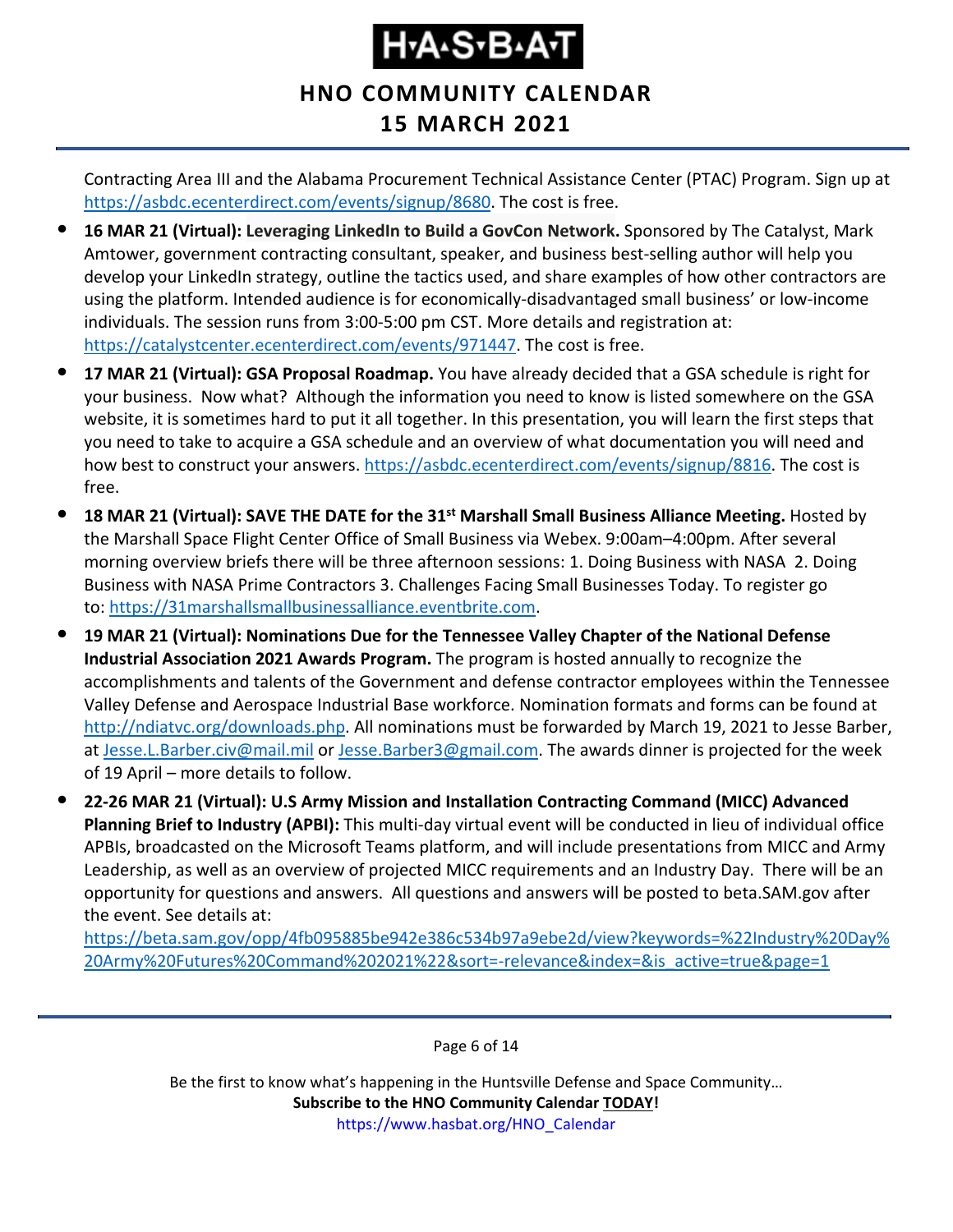**HNO COMMUNITY CALENDAR 15 MARCH 2021**

- **23 MAR 21 (Virtual): Government Contracting 102.** Sponsored by The Catalyst, learn how to make the most of your SAM profile, how to review past contract data, how to find government agency forecasts, and much more. Intended audience is for economically-disadvantaged small business' or low-income individuals. The session runs from 3:00-5:00 pm CST. More details and registration at: [https://catalystcenter.ecenterdirect.com/events/971450.](https://catalystcenter.ecenterdirect.com/events/971450) The cost is free.
- **24 MAR 21 (Virtual): Intellectual Property in Government Contracting.** This presentation by attorneys from the Government Contracts Practice Group of Wilmer & Lee runs from 11:00 – 12:30 pm and will address intellectual property in federal government contracting from a big picture perspective, and then delve into issues concerning IP strategy, protecting your IP, and allocation of rights under different types of government contracts. Sign-up at: [https://asbdc.ecenterdirect.com/events/8803.](https://asbdc.ecenterdirect.com/events/8803) The cost is free.
- **25 MAR 21 (Virtual): Socio-Economic Summit.** Sponsored by The Catalyst, learn more about HUBZone, 8(a), Small Disadvantaged Businesses, and Economically Disadvantaged Woman Owned Small Business and Service Disabled Veteran Owned Small Business programs and recent legislation. Intended audience is for economically-disadvantaged small business' or low-income individuals. There are four sessions during the day. More details and registration at: [https://catalystcenter.ecenterdirect.com/events/971449.](https://catalystcenter.ecenterdirect.com/events/971449) The cost is free.
- **30 MAR 21 (Virtual): NASA Kennedy Space Center Office of Small Business Programs Virtual Outreach.**  This hour-long webinar is for an in-depth look at two of NASA KSC's Prime Contractors, AI Solutions and Apache-Logical Joint Venture. The session runs from 9:30 AM – 10:30 AM CST. More details and registration at: [https://www.eventbrite.com/e/ksc-osbp-virtual-outreach-tickets-127765613389.](https://www.eventbrite.com/e/ksc-osbp-virtual-outreach-tickets-127765613389) The cost is free

#### <span id="page-6-0"></span>**ADVANCED PLANNING 2021 – 2022**

#### **NEAR TERM APRIL 2021 – MAY 2021:**

- **1 APR 21 (Virtual): Creating a Win-Worthy Proposal.** Sponsored by The Catalyst, Jeff Leitner, Vice President of Consulting with Red Team Consulting will walk you through the most critical tasks and steps in creating a proposal that is convincing, organized, and most importantly high scoring. Intended audience is for economically-disadvantaged small business' or low-income individuals. The session runs from 3:00-5:00 pm CST. More details and registration at: [https://catalystcenter.ecenterdirect.com/events/971464.](https://catalystcenter.ecenterdirect.com/events/971464) The cost is free
- **6 APR 21 (Virtual): Understanding ISO Certification.** Sponsored by The Catalyst, Hear from Subject Matter Expert, Jay Billings, Vice President of DMSC at DOD for an overview of all-things ISO from its history through the different ISO standards and how to achieve them. Intended audience is for economically-

Page 7 of 14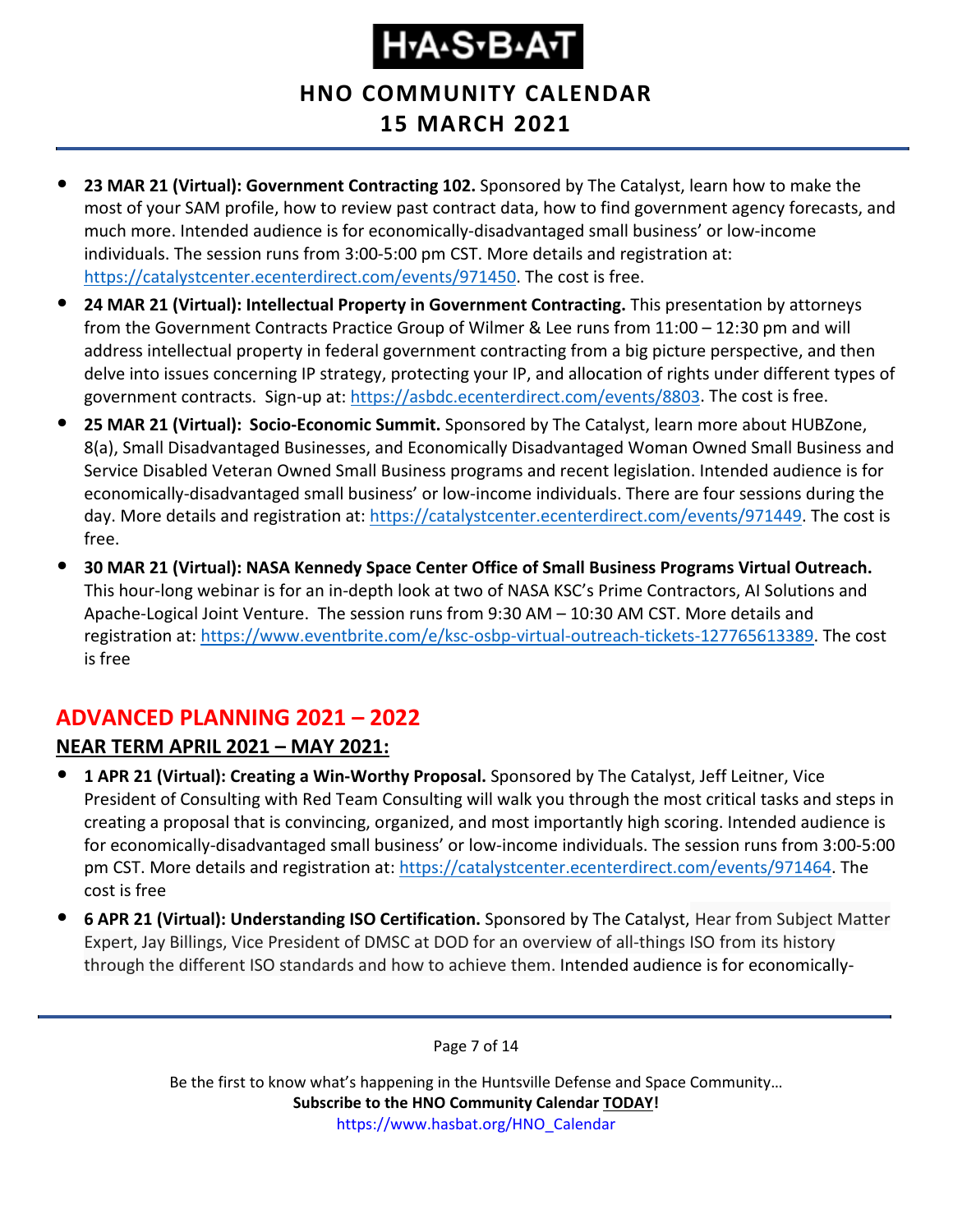### **HNO COMMUNITY CALENDAR 15 MARCH 2021**

disadvantaged small business' or low-income individuals. The session runs from 3:00-5:00 pm CST More details and registration at: [https://catalystcenter.ecenterdirect.com/events/971463.](https://catalystcenter.ecenterdirect.com/events/971463) The cost is free

- **8 APR 21 (Virtual): Commercial to Cost - What Do Contractors Need to Know.** Sponsored by The Catalyst, Hear from Subject Matter Expert, Lynne Nalley, Director with Redstone Government Consulting, Inc. an overview of government compliance and oversight when moving from Commercial contracts to Cost Based contracts. Intended audience is for economically-disadvantaged small business' or low-income individuals. The session runs from 2:00-4:00 pm CST More details and registration at: [https://catalystcenter.ecenterdirect.com/events/971465.](https://catalystcenter.ecenterdirect.com/events/971465) The cost is free.
- **8 APR 21: NCMS Mid-South Chapter 22nd Ann. Tng. Seminar** VBC [tim.hynes@vencore.com](mailto:tim.hynes@vencore.com)
- **8 APR 21: HASBAT Membership Breakfast (In-Person)**. HASBAT sponsors a membership breakfast from 7:00 – 8:30 AM at the Jackson Center. The guest speaker is COL Kevin Chaney from PM Aircraft Survivability Equipment (ASE). See [www.hasbat.org/events](http://www.hasbat.org/events)
- **8 APR 21 (Virtual): New Administration, New Rules: Navigating the Workplace.** The HSV Chamber of Commerce sponsors this 1.5 hour session from 11:00-12:30 via Zoom. Topics are to cover anticipated changes to labor and employment law that may impact business leaders including: Affordable Care Act, Retirement Benefits, Wage & Hour Regulations, Immigration Policies, Discrimination Protections, and Labor Relations. Contact Pammie Jimmar at 256-535-2043 or email [pjimmar@hsvchamber.org](mailto:pjimmar@hsvchamber.org) for more info and registration. The cost is \$5 for Chamber of Commerce Members and \$10 for Non-Members
- **8 APR 21 (Virtual): Solving for Project Risk Management: Understanding the Critical Role of Uncertainty in Project Management with Specific Applications in Aerospace.** The Huntsville Alabama L5 (HAL5) Society sponsors this 1.5 hour session from 7:00 – 8:30 via Zoom. The speaker is Chief Data Scientist of Galorath Federal Dr. Christian Smart. The Zoom meeting number (876 3296 5822), passcode (719180), and iPhone one-tap (+16465588656) are used to access the meeting. The cost is free.
- **13 APR 21 (Virtual): Government Contracting 101.** Sponsored by The Catalyst, Government Contracting 101 is a workshop for those individuals that are thinking about going into government contracting, or small businesses that are just starting out in Government Contracting. We will discuss how to get started and how to start growing**.** The session runs from 3:00-5:00 pm CST. More details and registration at: [https://catalystcenter.ecenterdirect.com/events/971450.](https://catalystcenter.ecenterdirect.com/events/971450) The cost is free.
- **14 APR 21 (Virtual): Comprehensive Review of CMMC Level 3.** This 4-hour in-depth training runs from 9:00 – 1:00 and is sponsored by the Huntsville Small Business Development Center (SBDC). It will take a deep dive into the 130 Cybersecurity Maturity Model Certification (CMMC) Level 3 practices and how to show and maintain process maturity. They will discuss the most important practices and discuss what will satisfy the practice criteria, what an auditor will look for to pass the audit, and to help you understand if you have done enough to show process maturity to an auditor**.** Sign up at [https://asbdc.ecenterdirect.com/events/signup/8830.](https://asbdc.ecenterdirect.com/events/signup/8830) The cost is free.

Page 8 of 14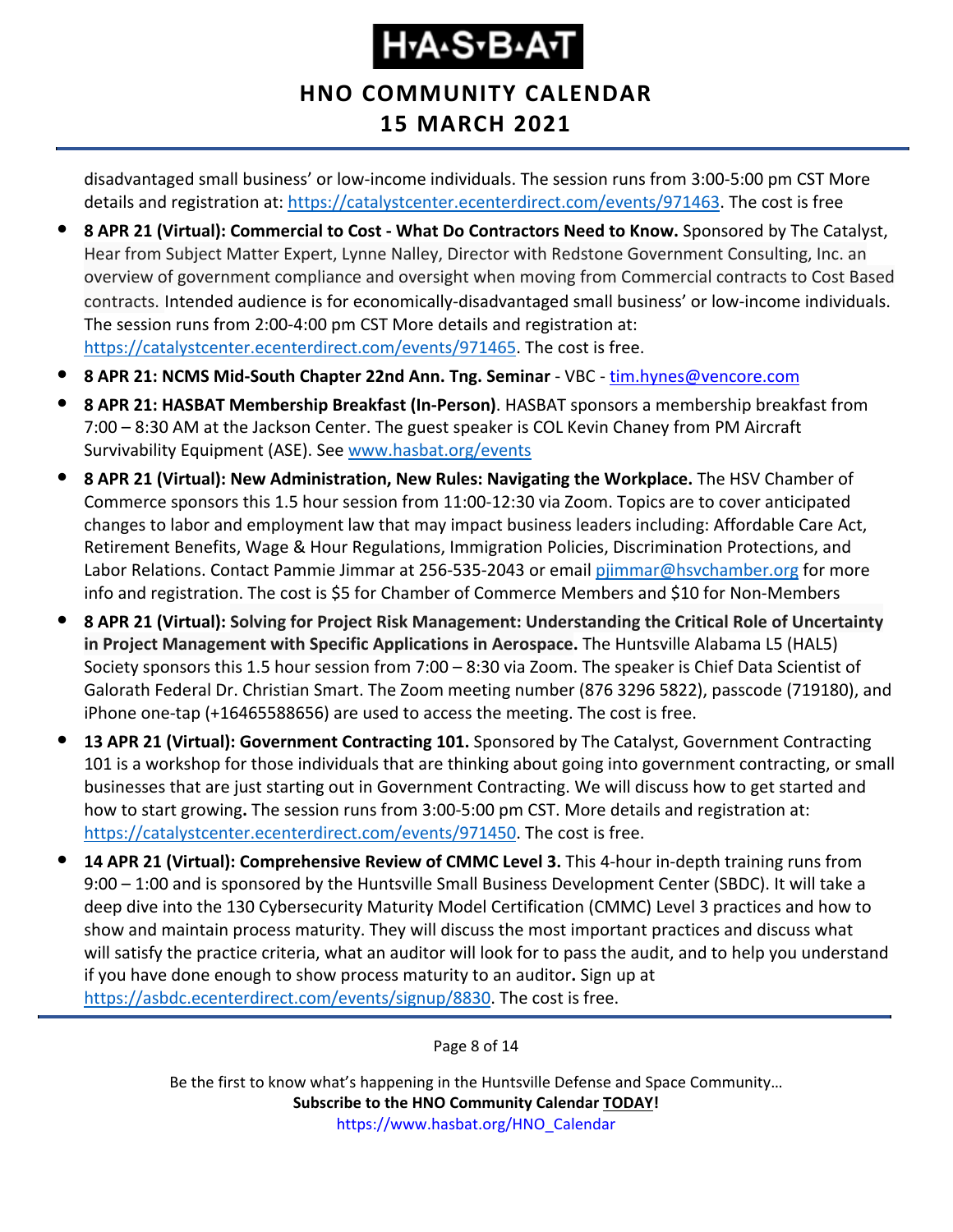**HNO COMMUNITY CALENDAR**

### **15 MARCH 2021**

- **15 APR 21 (Virtual): GSA Multiple Award Schedule - Everything You Need to Know, But Didn't Know to Ask.** Sponsored by The Catalyst, Ms. Courtney Fairchild is the guest speaker and will walk you through what you need to know concerning GSA schedules. Intended audience is for economically-disadvantaged small business' or low-income individuals. The session runs from 2:00-4:00 pm CST More details and registration at: [https://catalystcenter.ecenterdirect.com/events/971466.](https://catalystcenter.ecenterdirect.com/events/971466) The cost is free.
- **16 APR 21 (In Person): PMI Project Management Excellence Awards Dinner**, 5:30 9:00 pm, Jackson Center, 6001 Moquin Drive NW, Huntsville AL 35806, information and registration at: [https://pmi](https://pmi-nac.org/meet-reg1.php?id=179)[nac.org/meet-reg1.php?id=179,](https://pmi-nac.org/meet-reg1.php?id=179) cost: \$60
- **20 APR 21 (In Person): Army Aviation Association of America (AAAA) Golf Tournament**, Gaylord Links Golf Course, Nashville, TN, register at: [https://ezregister.com/register/order/33882/0/d7b1624f166cf59e546ecbdd0408d13fc87ef97f/.](https://ezregister.com/register/order/33882/0/d7b1624f166cf59e546ecbdd0408d13fc87ef97f/) The cost is \$115 per person or \$460 per Team
- **20-21 APR 21 (Virtual): Team Aberdeen Proving Ground (APG) hosts the APG Advance Planning Briefing to Industry (APBI).** APG APBI is to describe for industry potential future contracting opportunities for mission areas that focus on: Command, Control, Communications, Computers, Cyber, Intelligence, Surveillance, and Reconnaissance; Research and Development; Test and Evaluation; Chemical and Biological Defense; and APG Garrison. The event will be held virtually via MS Teams. See details at: [https://beta.sam.gov/opp/3a373cfeef8542e7b060329f53f8efb9/view?keywords=APBI&sort=](https://beta.sam.gov/opp/3a373cfeef8542e7b060329f53f8efb9/view?keywords=APBI&sort=-relevance&index=opp&is_active=true&page=1) [relevance&index=opp&is\\_active=true&page=1](https://beta.sam.gov/opp/3a373cfeef8542e7b060329f53f8efb9/view?keywords=APBI&sort=-relevance&index=opp&is_active=true&page=1)
- **21-23 APR 21 (In Person): Army Aviation Mission Solutions Summit**, Gaylord Opryland Hotel and Convention Center, Nashville, TN, more information and registration at: [https://www.quad](https://www.quad-a.org/21Summit)[a.org/21Summit](https://www.quad-a.org/21Summit)
- **22 APR 21 (Virtual): HR for Government Contractors.** This presentation is sponsored by the Huntsville Small Business Development Center (SBDC). Join the HR professionals from Rocket City HR Consulting to help you keep your company in compliance with Federal rules and regulations and runs from 11:00 – 1:00 pm. Sign-up at: [https://asbdc.ecenterdirect.com/events/8817.](https://asbdc.ecenterdirect.com/events/8817) The cost is free.
- **29 APR 21 (Virtual): Small Business Certifications Workshop.** Sponsored by The Catalyst, learn more about the small business certifications available, eligibility requirements, and how to apply for them. Intended audience is for economically-disadvantaged small business' or low-income individuals. The session runs from 3:00-5:00 pm CST. More details and registration at: [https://catalystcenter.ecenterdirect.com/events/971461.](https://catalystcenter.ecenterdirect.com/events/971461) The cost is free.
- **6 MAY 21 (In Person): HASBAT Membership Luncheon**. HASBAT sponsors a membership luncheon from 11:30 – 1:00 PM at the Jackson Center. The guest speaker is Mr. Jeffrey Langhout, the Director of the U.S. Army Combat Capabilities Development Command Aviation & Missile Center. See [www.hasbat.org/events](http://www.hasbat.org/events)

Page 9 of 14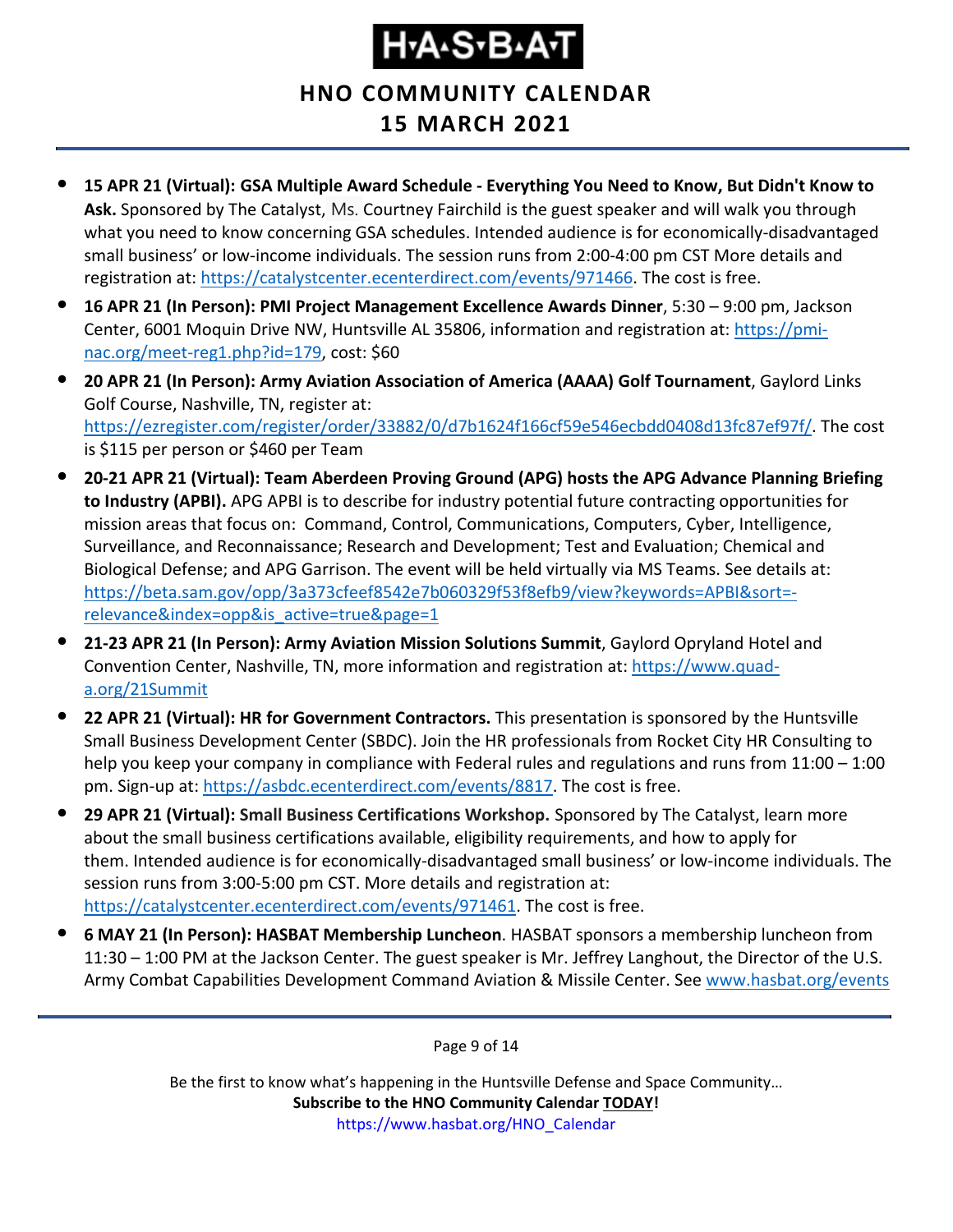**HNO COMMUNITY CALENDAR**

#### **15 MARCH 2021**

#### **LONGER TERM JUNE 2021+**

- **3 JUN 21 (In Person): HASBAT Membership Luncheon**. HASBAT sponsors a membership luncheon from 11:30 – 1:00 PM at the Jackson Center. The guest speaker is COL Guy Yelverton III, the PM for Strategic and Operational Rockets and Missiles. See [www.hasbat.org/events](http://www.hasbat.org/events)
- **21-22 JUN 21 (In Person): Aircraft Survivability Equipment Symposium**, Kissimee, FL. For registration go to:<https://s7.goeshow.com/aaaa/missionsolutions/2021/registration.cfm>
- **23 JUN 21 (TBD): Huntsville Chamber of Commerce Best Places to Work Awards**, Von Braun Center
- **10-12 AUG 21 (Virtual): Space and Missile Defense Symposium**. The theme is: Integration of Space and Missile Defense Capabilities Across All Domains. Registration link is at: [https://www.smdsymposium.org.](https://www.smdsymposium.org/)
- **17-18 AUG 21 (In Person): 32nd AUVSI Pathfinder Chapter Symposium., The Pathfinder Chapter holds its Annual Fall Symposium at the US Space & Rocket Center.** This two-day event is open to the public and is the place to be to learn about the history of unmanned systems, emerging requirements, and future funding. For more information and registration see: [https://auvsipathfinder.com](https://auvsipathfinder.com/)
- **SEP 21 (In Person): National Cyber Summit**, Von Braun Center South Hall, 700 Monroe Street, Huntsville AL 35801, More information at [www.nationalcybersummit.com](http://www.nationalcybersummit.com/) .
- **15-17 NOV 21 (In Person): 2021 Joseph P. Cribbins Training, Equipping and Sustainment Symposium** "Synchronizing Across the Army Aviation Enterprise" @ Von Braun Center, more information at: <https://s15.a2zinc.net/clients/aaaa/TASS2020/Public/Enter.aspx>
- **7 APR 22: NCMS Mid-South Chapter 23rd Ann. Tng. Seminar** VBC [tim.hynes@vencore.com](mailto:tim.hynes@vencore.com)

### <span id="page-9-0"></span>**UPCOMING JOB FAIRS**

- Huntsville Chamber of Commerce Job Fair Link: [https://hsvchamber.org/departments/workforce](https://hsvchamber.org/departments/workforce-education/career-fairs/)[education/career-fairs/](https://hsvchamber.org/departments/workforce-education/career-fairs/)
- Huntsville Job Fairs Google Link: [https://www.google.com/search?source=hp&ei=tIkWXYqcBLGOggf1qamIBw&q=huntsville+job+fairs&oq=](https://www.google.com/search?source=hp&ei=tIkWXYqcBLGOggf1qamIBw&q=huntsville+job+fairs&oq=huntsville+job+fairs&gs_l=psy-ab.3..0j0i22i30l2.1976.6389..6885...1.0..0.106.1483.20j1......0....1..gws-wiz.....8..35i39j0i131j0i20i263.QNPeuRdHMI0&ibp=htl;jobs&sa=X&ved=2ahUKEwjd5q25ko3jAhXmUt8KHWsmB5MQiYsCKAF6BAgFEBA#fpstate=tldetail&htidocid=pbp-9beJRfv9iMRDAAAAAA%3D%3D&htivrt=jobs) [huntsville+job+fairs&gs\\_l=psy-ab.3..0j0i22i30l2.1976.6389..6885...1.0..0.106.1483.20j1......0....1..gws](https://www.google.com/search?source=hp&ei=tIkWXYqcBLGOggf1qamIBw&q=huntsville+job+fairs&oq=huntsville+job+fairs&gs_l=psy-ab.3..0j0i22i30l2.1976.6389..6885...1.0..0.106.1483.20j1......0....1..gws-wiz.....8..35i39j0i131j0i20i263.QNPeuRdHMI0&ibp=htl;jobs&sa=X&ved=2ahUKEwjd5q25ko3jAhXmUt8KHWsmB5MQiYsCKAF6BAgFEBA#fpstate=tldetail&htidocid=pbp-9beJRfv9iMRDAAAAAA%3D%3D&htivrt=jobs)[wiz.....8..35i39j0i131j0i20i263.QNPeuRdHMI0&ibp=htl;jobs&sa=X&ved=2ahUKEwjd5q25ko3jAhXmUt8KH](https://www.google.com/search?source=hp&ei=tIkWXYqcBLGOggf1qamIBw&q=huntsville+job+fairs&oq=huntsville+job+fairs&gs_l=psy-ab.3..0j0i22i30l2.1976.6389..6885...1.0..0.106.1483.20j1......0....1..gws-wiz.....8..35i39j0i131j0i20i263.QNPeuRdHMI0&ibp=htl;jobs&sa=X&ved=2ahUKEwjd5q25ko3jAhXmUt8KHWsmB5MQiYsCKAF6BAgFEBA#fpstate=tldetail&htidocid=pbp-9beJRfv9iMRDAAAAAA%3D%3D&htivrt=jobs) [WsmB5MQiYsCKAF6BAgFEBA#fpstate=tldetail&htidocid=pbp-9beJRfv9iMRDAAAAAA%3D%3D&htivrt=jobs](https://www.google.com/search?source=hp&ei=tIkWXYqcBLGOggf1qamIBw&q=huntsville+job+fairs&oq=huntsville+job+fairs&gs_l=psy-ab.3..0j0i22i30l2.1976.6389..6885...1.0..0.106.1483.20j1......0....1..gws-wiz.....8..35i39j0i131j0i20i263.QNPeuRdHMI0&ibp=htl;jobs&sa=X&ved=2ahUKEwjd5q25ko3jAhXmUt8KHWsmB5MQiYsCKAF6BAgFEBA#fpstate=tldetail&htidocid=pbp-9beJRfv9iMRDAAAAAA%3D%3D&htivrt=jobs)

Page 10 of 14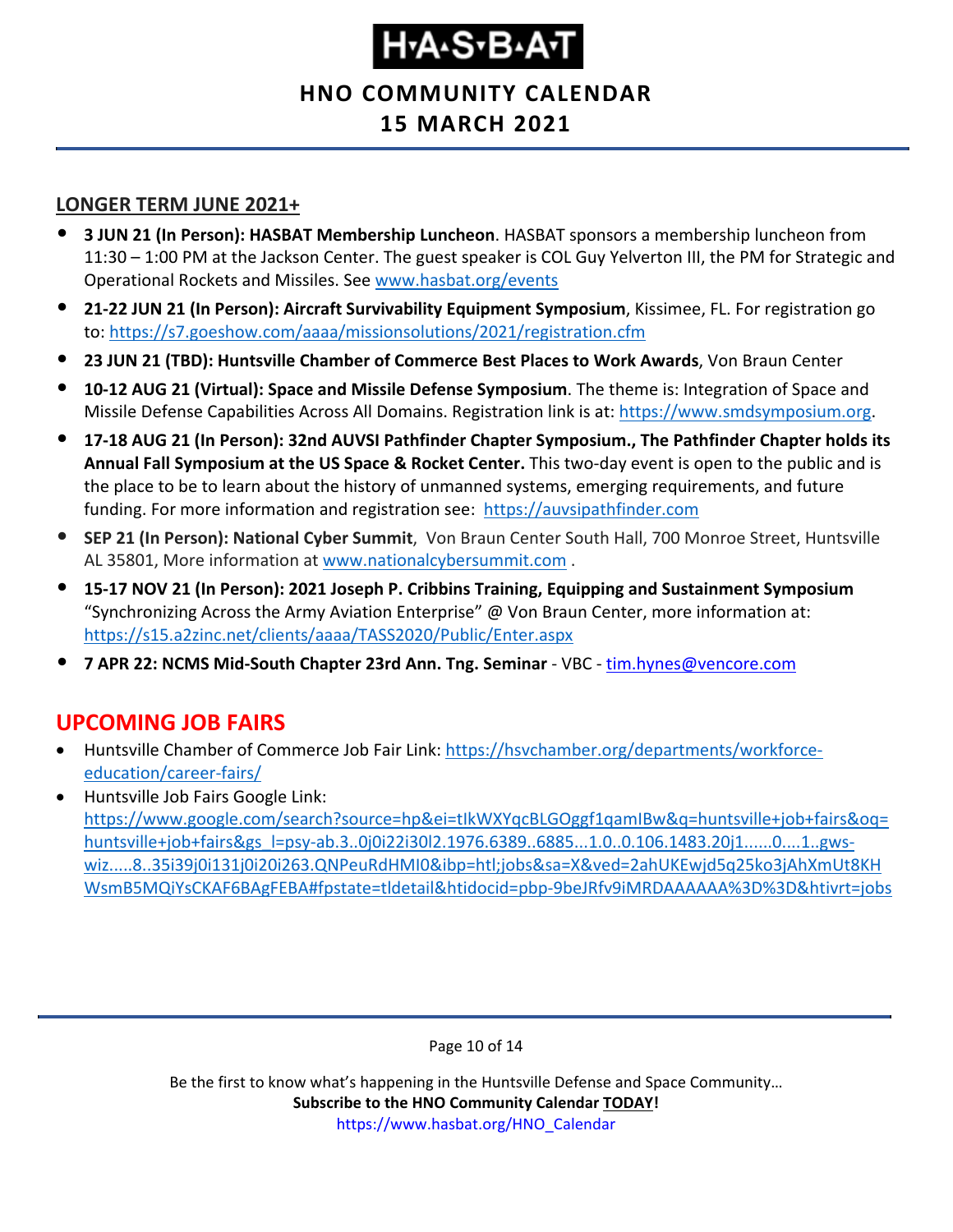**HNO COMMUNITY CALENDAR**

**15 MARCH 2021**

#### <span id="page-10-0"></span>**HUNTSVILLE / MADISON SCHOOL DATES FOR 2020 – 2021**



As of 6/4/2020

#### Page 11 of 14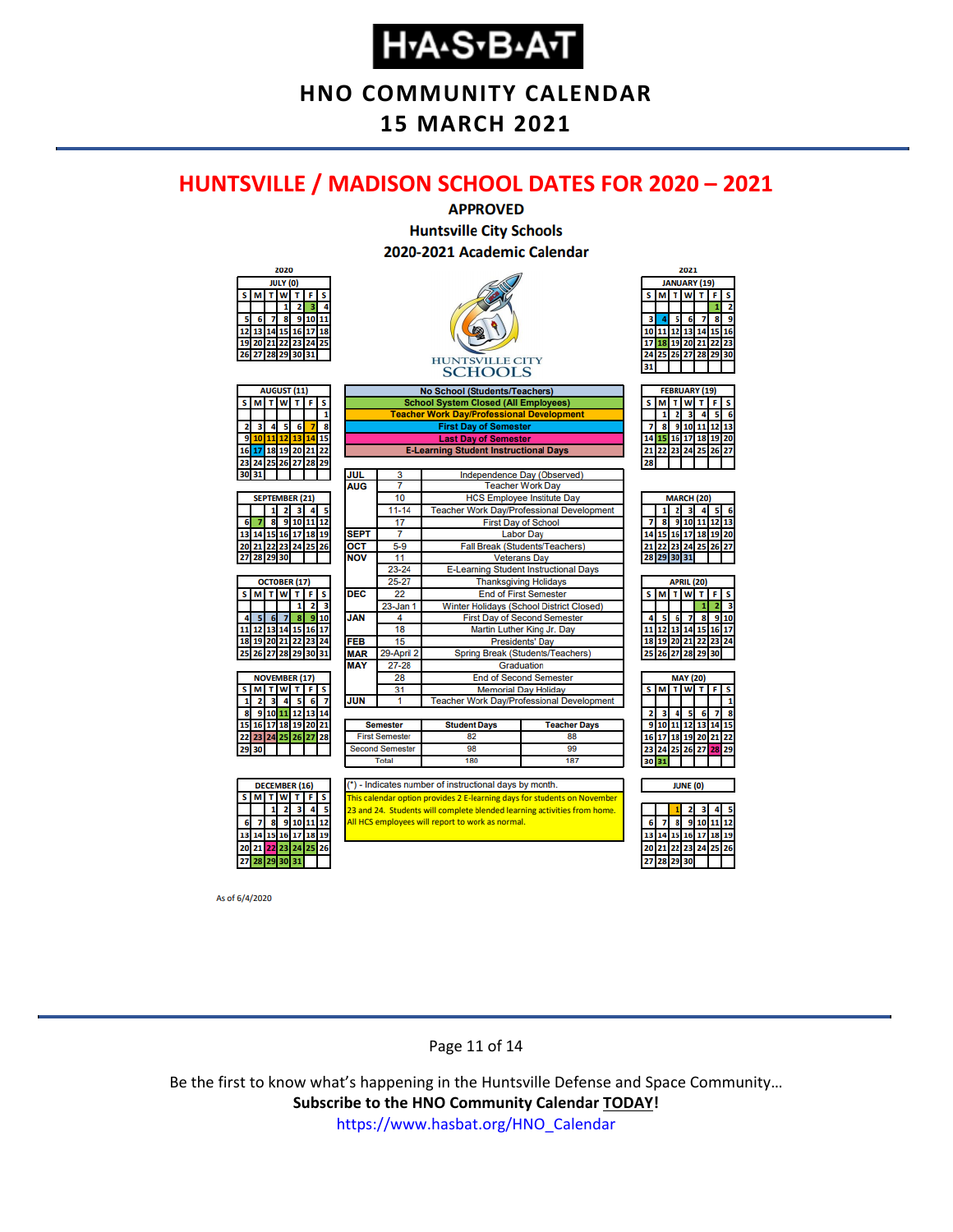**HNO COMMUNITY CALENDAR 15 MARCH 2021**

### **MADISON CITY SCHOOLS CALENDAR**

#### 2020-2021 211 Celtic Drive Madison, AL 35758

19 days

18 days

18 days

30



#### Page 12 of 14

187

180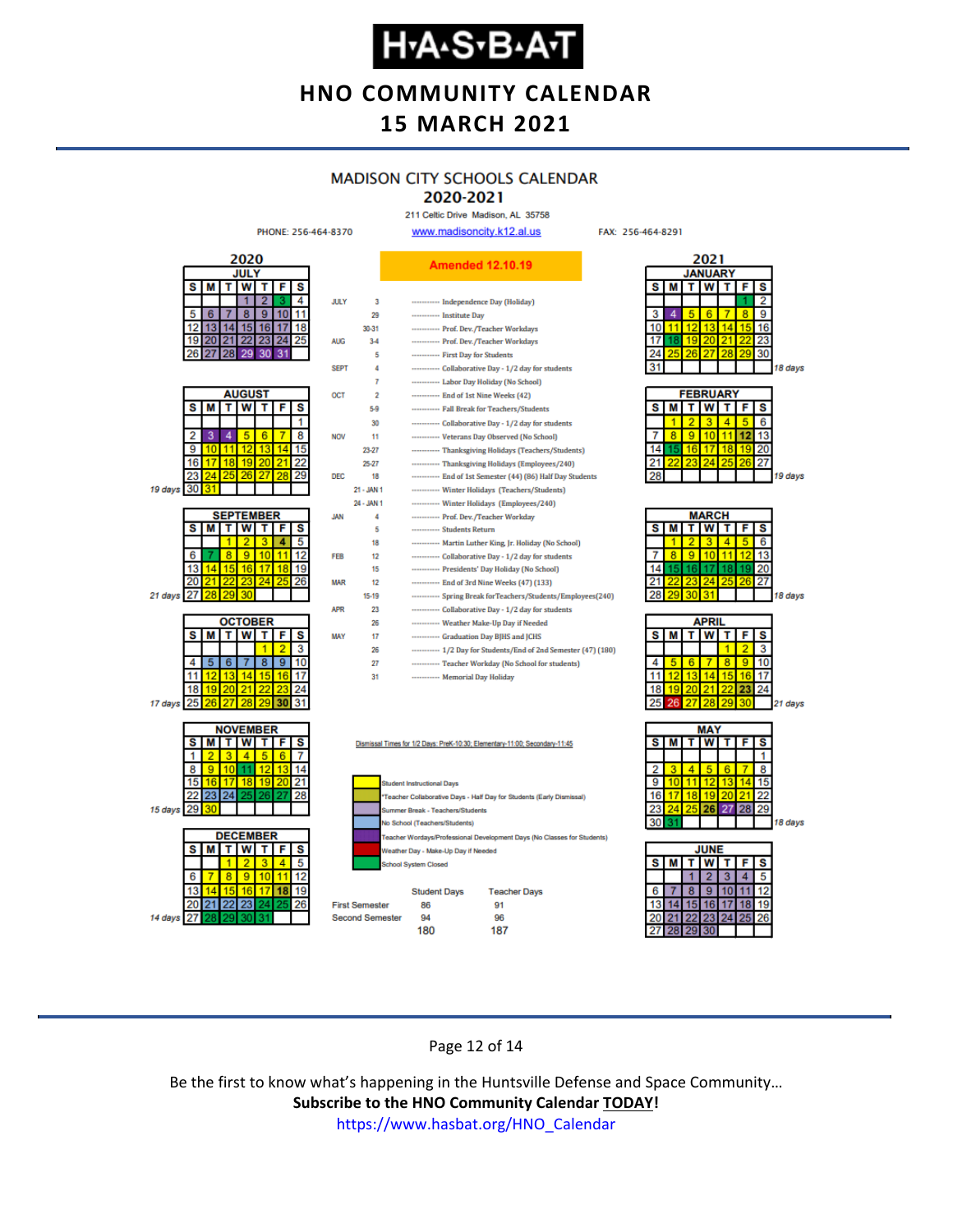### **Н-А-S-В-А-Т**

**HNO COMMUNITY CALENDAR 15 MARCH 2021**

#### **MADISON COUNTY SCHOOLS CALENDAR**

#### 2020-2021

**FIRST SEMESTER - 88 DAYS** 

www.mcssk12.org

Phone: 256-852-2557



| <b>AUGUST</b> |    |    |          |    |    |    |  |
|---------------|----|----|----------|----|----|----|--|
| s             | м  |    | W        |    | F  | s  |  |
|               |    |    |          |    |    |    |  |
| 2             | 3  | 4  | 5        | 6  |    | 8  |  |
| 9             | 10 |    | 12       | 13 |    | 15 |  |
| 16            |    | 18 | 19       | 20 | 21 | 22 |  |
| 23            | 24 |    | 25 26 27 |    | 28 | 29 |  |
| 30            | 31 |    |          |    |    |    |  |

| <b>SEPTEMBER</b> |                             |                 |          |  |    |    |  |
|------------------|-----------------------------|-----------------|----------|--|----|----|--|
| s                | T<br>W<br>F<br>ŤΙ<br>s<br>М |                 |          |  |    |    |  |
|                  |                             |                 | 2        |  |    |    |  |
| 6                |                             | 8               | ٥        |  |    | 12 |  |
| 13               |                             | 15 <sup>1</sup> | 16       |  | 18 |    |  |
| 20               | 21                          |                 | 22 23 24 |  | 25 | 26 |  |
| 27               | 28                          | 29              | 30       |  |    |    |  |







| AUG 5-7          |    |                            | Staff Development / Workday                  |                                        |  |  |  |  |  |
|------------------|----|----------------------------|----------------------------------------------|----------------------------------------|--|--|--|--|--|
|                  |    | $10 - 18$                  | Staff Development / Workday                  |                                        |  |  |  |  |  |
|                  | 19 |                            | <b>First Day of School</b>                   |                                        |  |  |  |  |  |
| SEP <sub>7</sub> |    |                            | <b>Labor Day</b>                             |                                        |  |  |  |  |  |
| OCT 5-9          |    |                            | Fall Break (Students/Teachers)               |                                        |  |  |  |  |  |
|                  |    | $8 - 9$                    | Fall Break (employees)                       |                                        |  |  |  |  |  |
| <b>NOV 11</b>    |    |                            | <b>Veteran's Day</b>                         |                                        |  |  |  |  |  |
|                  |    | 24 - 27                    |                                              | Thanksgiving Break (Students/Teachers) |  |  |  |  |  |
|                  |    | $25 - 27$                  | Thanksgiving Break (employees)               |                                        |  |  |  |  |  |
|                  |    | DEC 22 -Jan 1              | <b>Winter Break</b>                          |                                        |  |  |  |  |  |
|                  |    |                            |                                              |                                        |  |  |  |  |  |
|                  |    |                            | <b>SECOND SEMESTER - 88 DAYS</b>             |                                        |  |  |  |  |  |
|                  |    |                            |                                              |                                        |  |  |  |  |  |
| JAN              | 18 |                            | Martin Luther King Jr Day                    |                                        |  |  |  |  |  |
|                  | 19 |                            | <b>Second Semester Begins</b>                |                                        |  |  |  |  |  |
| <b>FEB</b> 15    |    |                            | <b>President's Day</b>                       |                                        |  |  |  |  |  |
|                  |    | MAR 29 - APR 2             | Spring Break (Students/Teachers)             |                                        |  |  |  |  |  |
| APR 1-2          |    |                            | Spring Break (Employees)                     |                                        |  |  |  |  |  |
| MAY 25 -26       |    |                            | <b>GRADUATIONS</b>                           |                                        |  |  |  |  |  |
|                  | 28 |                            | <b>Last Day of School</b>                    |                                        |  |  |  |  |  |
|                  | 31 |                            | <b>Memorial Day</b>                          |                                        |  |  |  |  |  |
| JUN              | -1 |                            | <b>Teacher Workdays</b>                      |                                        |  |  |  |  |  |
|                  |    |                            |                                              |                                        |  |  |  |  |  |
|                  |    |                            | <b>Progress Report and Report Card Dates</b> |                                        |  |  |  |  |  |
|                  |    | Grading                    | Progress                                     | Report                                 |  |  |  |  |  |
|                  |    | Period                     | Report                                       | Card                                   |  |  |  |  |  |
|                  |    | 1                          | 9/17/2020                                    | 10/29/2020                             |  |  |  |  |  |
|                  |    |                            | 2<br>12/1/2020<br>1/21/2021                  |                                        |  |  |  |  |  |
|                  |    | 3                          | 2/18/2021<br>3/25/2021                       |                                        |  |  |  |  |  |
|                  |    | 4<br>4/29/2021<br>6/3/2021 |                                              |                                        |  |  |  |  |  |
|                  |    |                            |                                              |                                        |  |  |  |  |  |
|                  |    |                            | 4/10 Work Weeks                              |                                        |  |  |  |  |  |



**BOARD APPROVED** June 25, 2020



| <b>FEBRUARY</b> |   |    |                 |    |    |    |  |
|-----------------|---|----|-----------------|----|----|----|--|
| s               | М |    | W               |    | F  | S  |  |
|                 |   | 2  | з               |    |    | ĥ  |  |
|                 | R | 9  | 10              |    | 12 | 13 |  |
| 14              |   | 16 | 17 <sup>1</sup> | 18 | 19 | 20 |  |
|                 |   |    | 23 24           | 25 | 26 | 27 |  |
|                 |   |    |                 |    |    |    |  |

| <b>MARCH</b> |                 |    |     |         |    |    |  |  |
|--------------|-----------------|----|-----|---------|----|----|--|--|
| S            | М               |    | T W | $T$ $F$ |    | S  |  |  |
|              |                 |    |     |         |    | 6  |  |  |
|              | 8               | g  | 10  |         | 12 | 13 |  |  |
| 14           | 15 <sub>1</sub> | 16 | 17  | 18      | 19 | 20 |  |  |
| 21           | 22              | 23 | 24  | 25      | 26 | 27 |  |  |
|              | 28 29 30 31     |    |     |         |    |    |  |  |
|              |                 |    |     |         |    |    |  |  |

| APRIL |                |   |                |    |    |    |  |
|-------|----------------|---|----------------|----|----|----|--|
| s     | М              |   | w              | т  | F  | s  |  |
|       |                |   |                |    |    | 3  |  |
| 4     |                | 6 |                | 8  | 9  | 10 |  |
| 11    |                |   | $12$ 13 14     | 15 | 16 | 17 |  |
| 18    |                |   | 19 20 21 22 23 |    |    | 24 |  |
| 25    | 26 27 28 29 30 |   |                |    |    |    |  |
|       |                |   |                |    |    |    |  |





#### **QUESTIONS OR COMMENTS… EMAIL: [Calendar@HASBAT.org](mailto:calendar@hasbat.org)**

Page 13 of 14